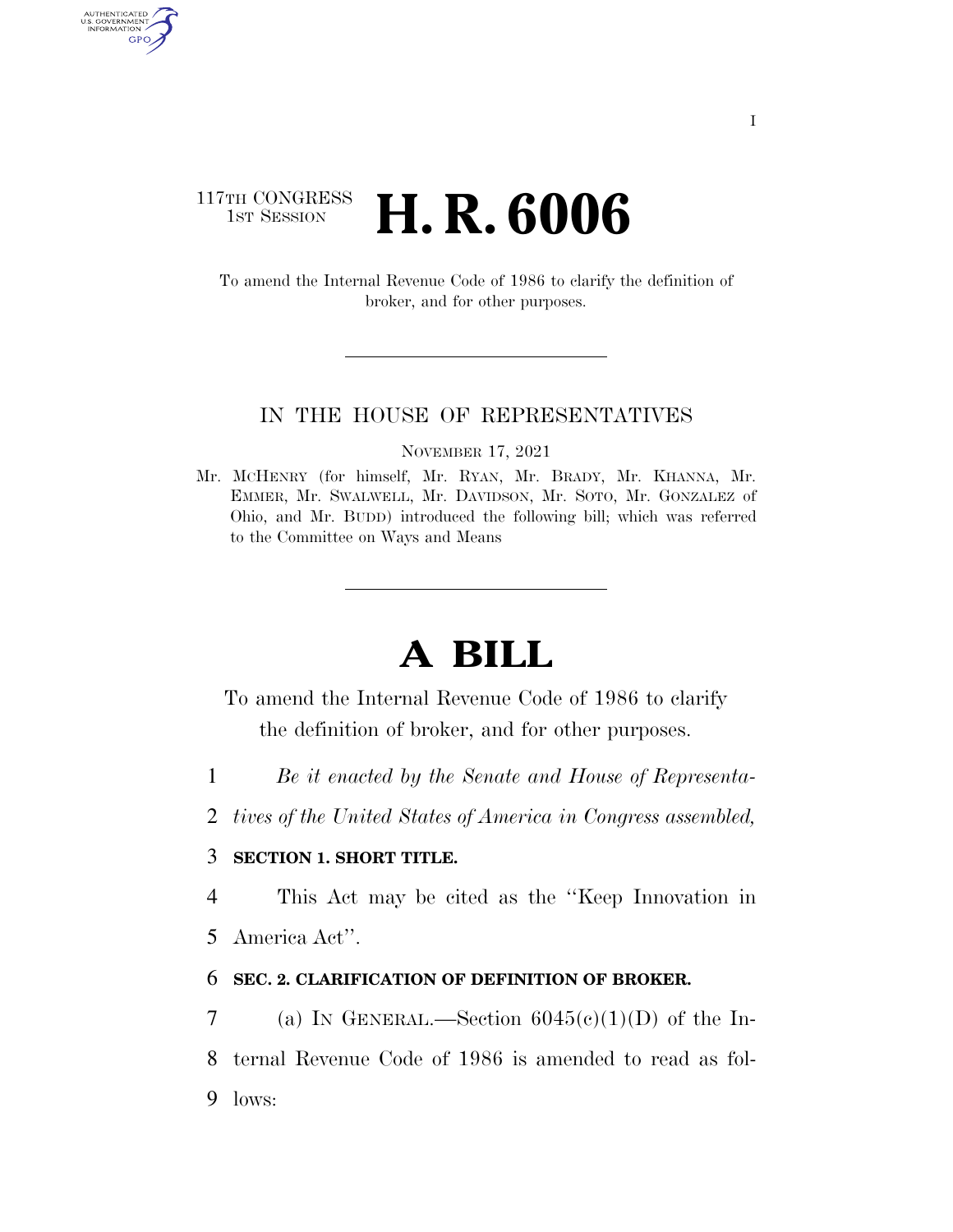| $\mathbf{1}$   | "(D) any person who (for consideration)                      |
|----------------|--------------------------------------------------------------|
| $\overline{2}$ | stands ready in the ordinary course of a trade               |
| 3              | or business to effect sales of digital assets at             |
| $\overline{4}$ | the direction of their customers.".                          |
| 5              | (b) EFFECTIVE DATE.—The amendment made by                    |
| 6              | this section shall apply to returns required to be filed and |
| 7              | statements required to be furnished after December 31,       |
| 8              | 2025.                                                        |
| 9              | SEC. 3. REPORTING OF DIGITAL ASSETS.                         |
| 10             | (a) BROKERS.—                                                |
| 11             | (1) DEFINITION OF DIGITAL ASSET.-Section                     |
| 12             | $6045(g)(3)(D)$ of the Internal Revenue Code of 1986         |
| 13             | is amended to read as follows:                               |
| 14             | "(D) DIGITAL ASSET.—The term 'digital                        |
| 15             | asset' means any digital representation of value             |
| 16             | which is recorded on a cryptographically se-                 |
| 17             | cured distributed ledger.".                                  |
| 18             | (2) APPLICABLE<br>DATE.-Section                              |
| 19             | $6045(g)(3)(C)(iii)$ of such Code is amended to read         |
| 20             | as follows:                                                  |
| 21             | "(iii) January 1, 2025, in the case of                       |
| 22             | any specified security which is a digital                    |
| 23             | asset, and".                                                 |
| 24             | (b)<br>FURNISHING<br>INFORMATION.—Section<br>OF              |
| 25             | $6045A(d)$ of such Code is amended to read as follows:       |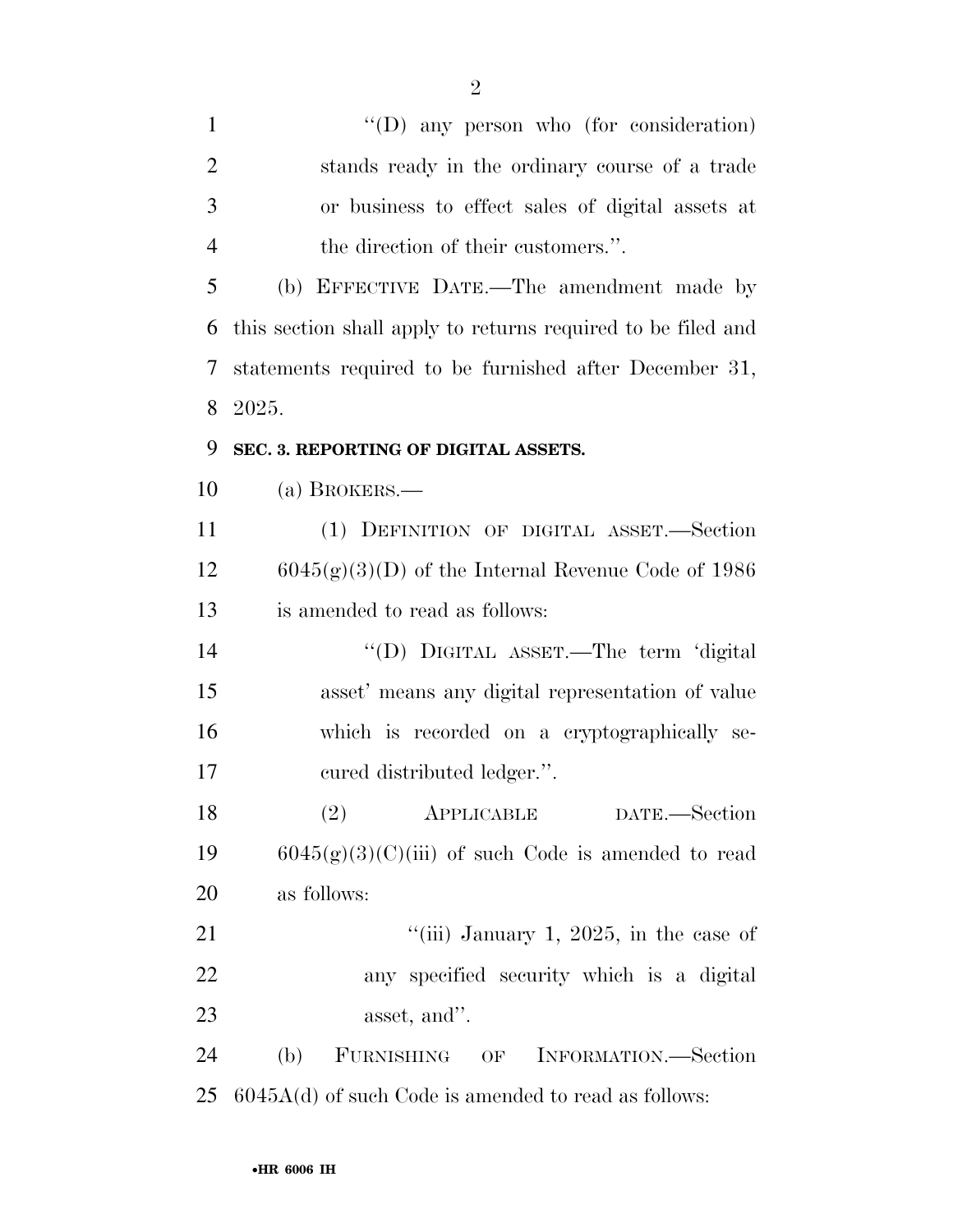1 "(d) RETURN REQUIREMENT FOR CERTAIN TRANS- FERS OF DIGITAL ASSETS NOT OTHERWISE SUBJECT TO REPORTING.—Any broker, with respect to any transfer (which is not part of a sale or exchange executed by such broker) during a calendar year of a covered security which is a digital asset from an account wholly controlled and maintained by such broker to an account which is not maintained by, or an address not associated with, a person that such broker knows or has reason to know is also a broker, shall make a return for such calendar year, in such form as determined by the Secretary, showing the infor- mation otherwise required to be furnished with respect to transfers subject to subsection (a). Information reported by brokers under this section shall be limited to customer information that is voluntarily provided by the customer and held by the broker for a legitimate business purpose.''. (c) DELAYED EFFECTIVE DATE FOR CERTAIN IN- FORMATION REPORTING CHANGES; REVERSAL OF CER-TAIN ADDITIONS TO 6050I.—Section 80603 of the Infra-

- structure Investment and Jobs Act is amended—
- 21 (1) by striking subsection  $(b)(3)$ , and
- (2) in subsection (c), by striking ''December 31, 2023'' and inserting ''December 31, 2025''.
- 24 (d) EFFECTIVE DATES.—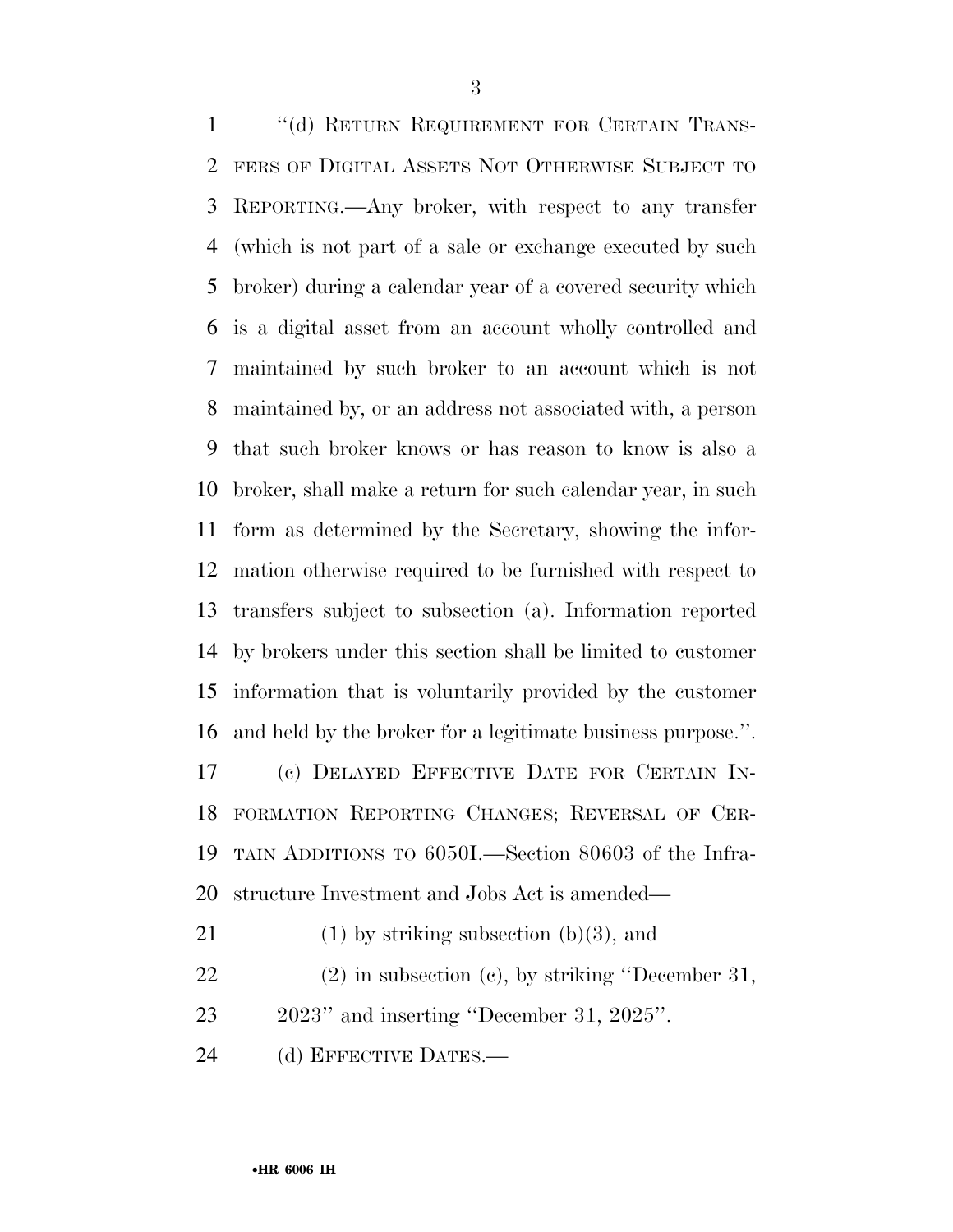(1) The amendments made by subsections (a) and (b) shall apply to returns required to be filed and statements required to be furnished after De-cember 31, 2025.

 (2) The amendment made by subsection (c) shall take effect as if included in the enactment of section 80603 of the Infrastructure Investment and Jobs Act.

## **SEC. 4. STUDY AND REPORT ON TREATMENT OF DIGITAL ASSETS AS CASH FOR PURPOSES OF SECTION 6050I.**

 (a) STUDY.—The Secretary, in consultation with rep- resentatives of the digital asset industry, organizations fo- cused on individual privacy and civil liberties, organiza- tions engaged in advocacy, research or developing stand- ards relating to digital asset use, shall conduct a study on the effect of expanding the definition of cash, solely for purposes of section 6050I of the Internal Revenue Code of 1986, to include any digital asset (as defined in 20 section  $6045(g)(3)(D)$  of such Code).

 (b) REPORT.—Not later than 365 days after the date of the enactment of this Act, the Secretary shall provide to relevant committees a report that contains all findings and determinations made in carrying out the study under subsection (a), including an analysis of—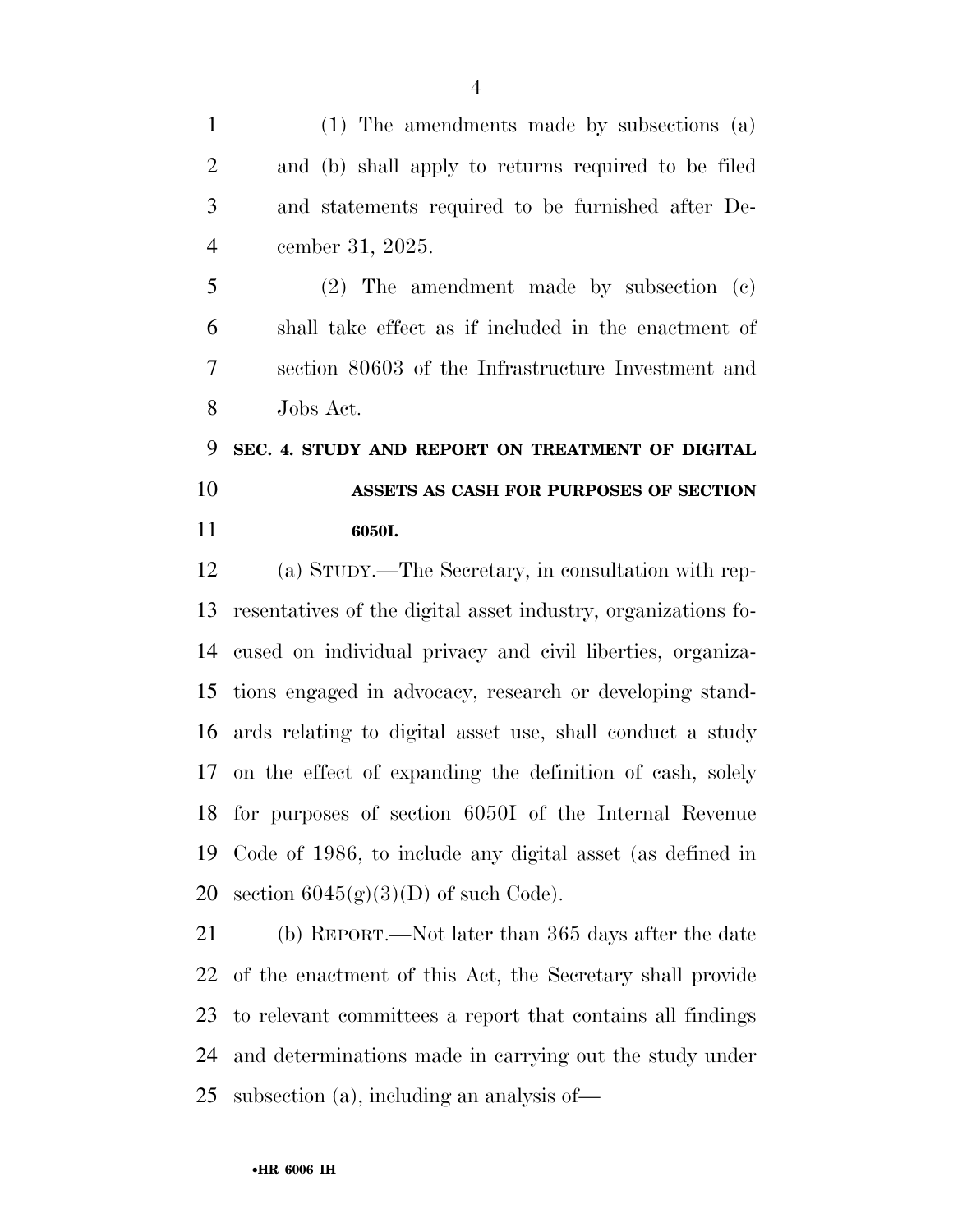| $\mathbf{1}$   | (1) the interpretation of, regulations under, and  |
|----------------|----------------------------------------------------|
| $\overline{2}$ | enforcement of section 6050I for cash,             |
| 3              | (2) the privacy and liberty rights and interests   |
| $\overline{4}$ | of taxpayers and other persons affected,           |
| 5              | (3) the cost-benefit analysis of compliance,       |
| 6              | (4) the effect on the use of and access to digital |
| 7              | assets and the financial system,                   |
| 8              | $(5)$ the effect on innovation, and                |
| 9              | (6) the effect on the economic competitiveness     |
| 10             | of the United States.                              |
| 11             | (c) DEFINITIONS.—For purposes of this section—     |
| 12             | (1) RELEVANT COMMITTEES.—The term "rel-            |
| 13             | evant committees" means-                           |
| 14             | (A) the Committee on Financial Services            |
| 15             | of the House of Representatives,                   |
| 16             | (B) the Committee on Banking, Housing,             |
| 17             | and Urban Affairs of the Senate,                   |
| 18             | (C) the Committee on Ways and Means of             |
| 19             | the House of Representatives, and                  |
| 20             | (D) the Committee on Finance of the Sen-           |
| 21             | ate.                                               |
| 22             | (2) SECRETARY.—The term "Secretary" means          |
| 23             | the Secretary of the Treasury (or the Secretary's  |
| 24             | delegate).                                         |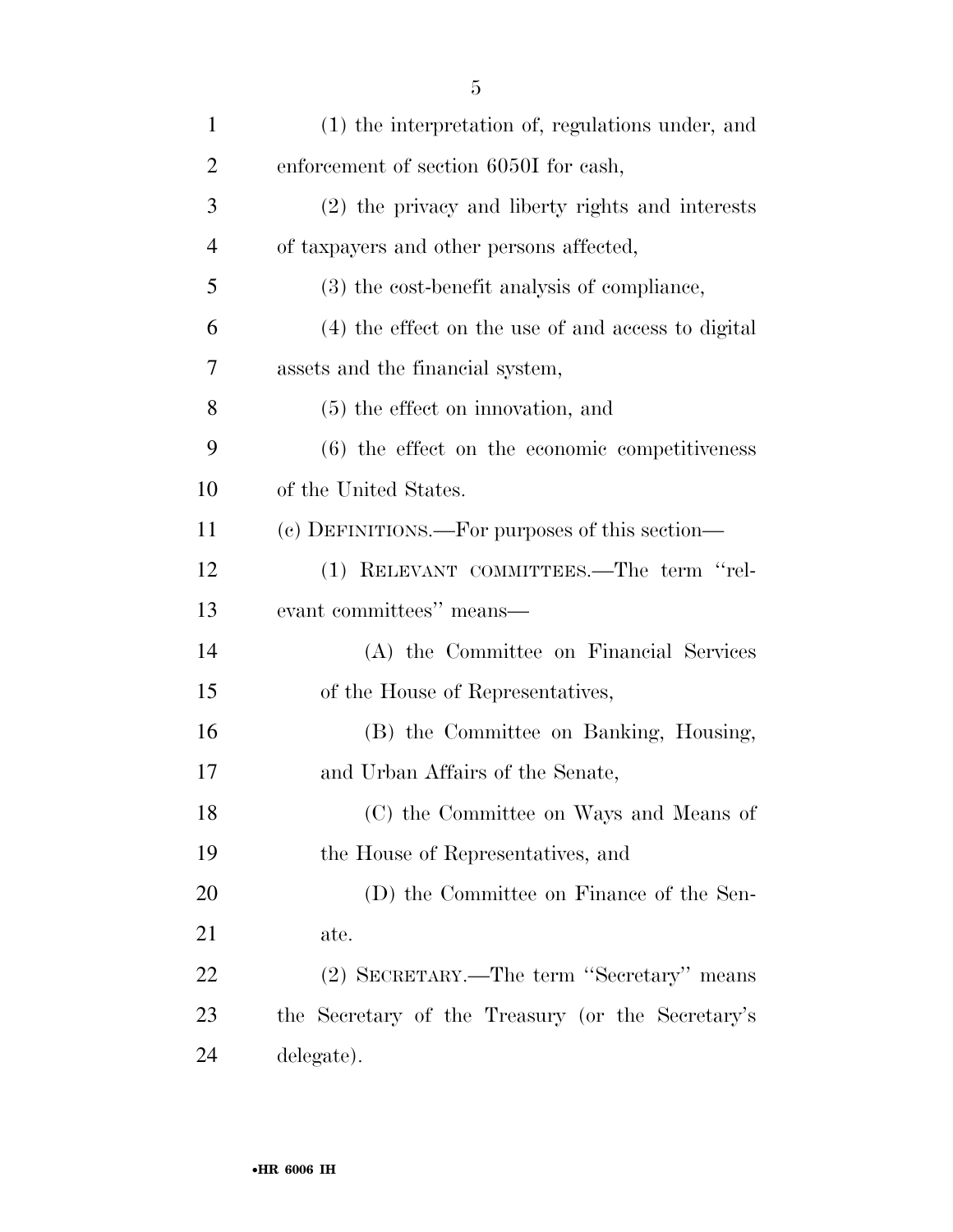#### **SEC. 5. FINDINGS.**

Congress finds the following:

 (1) Advances in technology have led to the cre- ation of digital assets and blockchain technology that will improve the United States financial system and create a more fair and equitable structure for everyday Americans.

 (2) The reporting requirements under current law require digital asset market participants to ad- here to standards that are incompatible with this technology's operation. This will hinder the develop- ment of digital assets and its underlying technology in the United States, shifting its development out-side the United States.

 (3) The Chinese Government's recent ban of cryptocurrency transactions provides the United States an opening to further enhance its role as the leading nation in the development of innovative blockchain technologies. Providing clear rules for both consumers and developers of digital assets is essential to taking advantage of this opportunity.

 (4) Miners and validators, hardware and soft- ware developers, and protocol developers are not ac- tual brokers and do not collect or have reason to col- lect the information required under the Infrastruc-26 ture Investment and Jobs Act.